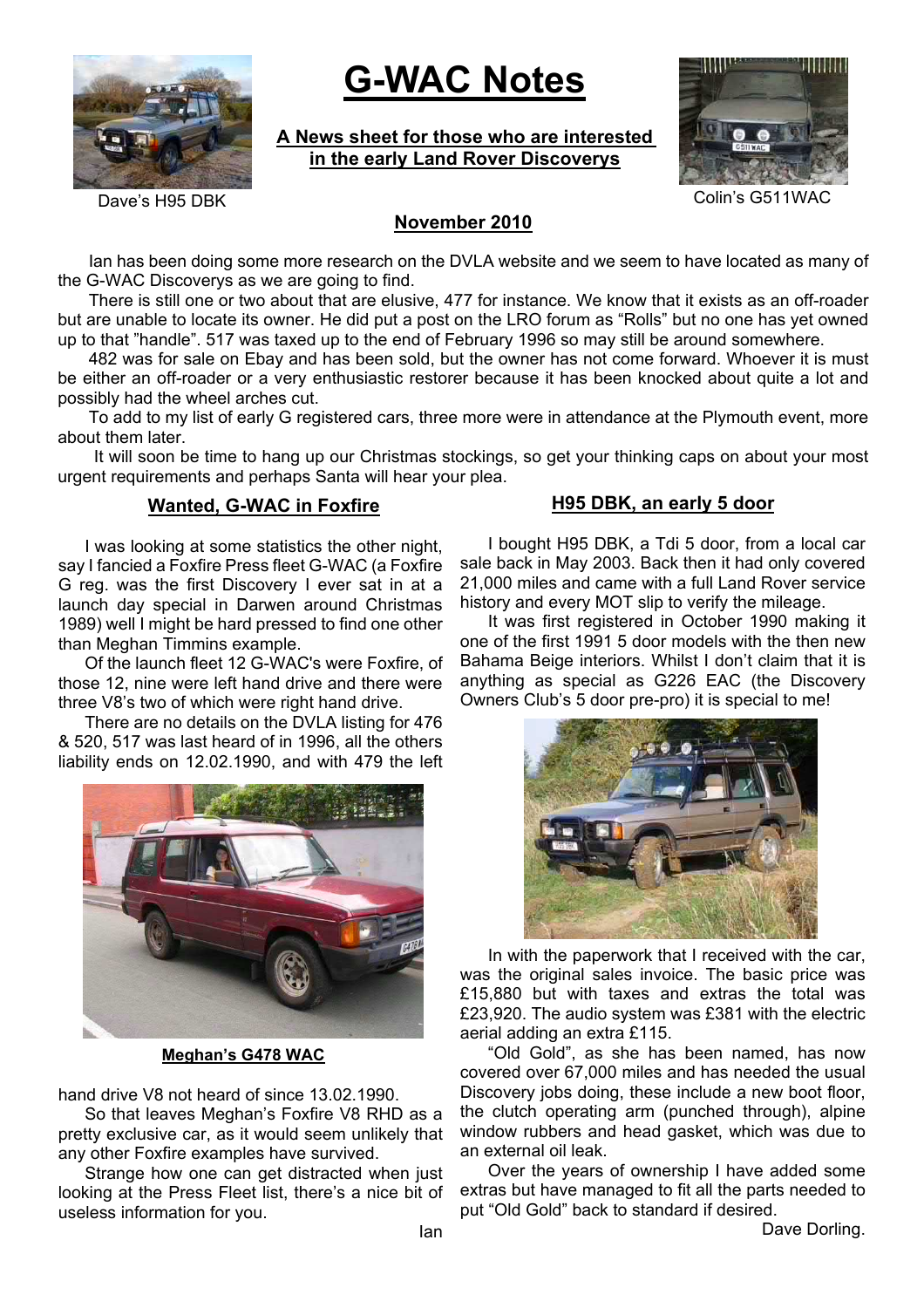# **Current known owners of launch cars. @ November.**

| G457WAC<br>G463WAC & G480WAC<br>G465WAC & G526WAC<br>G469WAC & G524WAC<br>G470WAC<br>G477WAC<br>G478WAC<br>G482WAC<br><b>G486WAC</b><br><b>G488WAC</b><br>G490WAC<br>G510WAC<br>G511WAC<br>G534WAC         | Mark Wheatley<br>lan Rawlings.<br>Roy Preston.<br>Lee Barnett<br>Frank Elson.<br>Sold by Dean Steadman to new owner in Wiltshire.<br><b>Meghan Timmins</b><br>Jeremy Jackson<br>John Capewell.<br><b>Clive Richfield</b><br>Rob Ivins<br><b>Nick Prior</b><br><b>Colin Crossley</b><br>Nicholas Webb |
|------------------------------------------------------------------------------------------------------------------------------------------------------------------------------------------------------------|------------------------------------------------------------------------------------------------------------------------------------------------------------------------------------------------------------------------------------------------------------------------------------------------------|
|                                                                                                                                                                                                            | <b>Other known Launch cars.</b>                                                                                                                                                                                                                                                                      |
|                                                                                                                                                                                                            | G466WAC, G496WAC, G521WAC, G525WAC                                                                                                                                                                                                                                                                   |
|                                                                                                                                                                                                            | <b>Other G-WACs, pre-production and early cars</b>                                                                                                                                                                                                                                                   |
| <b>B62 COH &amp; C60 JKG</b><br><b>C742 HUH</b><br>G41 VHA<br>G67 RYJ<br><b>G226 EAC</b><br><b>G279 WAC</b><br><b>G302 WAC</b><br><b>G310 WAC</b><br><b>G311 WAC</b><br><b>G316 WAC</b><br><b>G401 WAC</b> | Phill Bashall (The Dunsfold Collection)<br>Charles Whitaker.<br><b>Simon Tinkler</b><br>Peter King<br><b>Discovery Owners Club</b><br><b>Neal</b><br><b>Sandy Andrews</b><br><b>Mark Simpson</b><br>Ivor Ramsden<br>David Cox                                                                        |
| <b>G406 WAC</b><br><b>G410 WAC</b><br><b>G563 WAC</b><br><b>G601 WAC</b><br><b>G602 WAC</b>                                                                                                                | Andy Baker<br>Robin Jeffery<br>David Spirett<br><b>Richard Haynes</b>                                                                                                                                                                                                                                |
| <b>G603 WAC</b><br><b>G610 WAC</b><br><b>G635 WAC</b><br><b>G640 WAC</b>                                                                                                                                   | lan Redfern<br><b>Gary Timmins</b><br>Alec Gatherer                                                                                                                                                                                                                                                  |
| <b>G711 YRY</b><br><b>G767 NRH</b><br><b>G834 FPR</b><br><b>G987 LKU</b><br><b>H776 POJ</b><br><b>H871 EWK</b><br>3656 TW 24<br>AZ-829-TJ                                                                  | <b>Peter Hares</b><br>David Ashburner<br>Sue Virgin<br><b>Andy Greer</b><br>Duncan Campbell<br><b>Mark Hardwick</b><br>Keith S L Daffern. (France)<br>Raymond Bechetoille (France)                                                                                                                   |

# **G-WAC Notes on website**

Brian Radford of Northmead 4x4 is keeping up-to-date with his copy of the Notes on his website. All the back issues are there from the start in May 2007.

He also has another website to advertise Classic Rallies and shows. Have a look at the sites

> **www.northmead4x4.co.uk/gwac\_discoverys.htm www.classicrallies.co.uk/index.htm**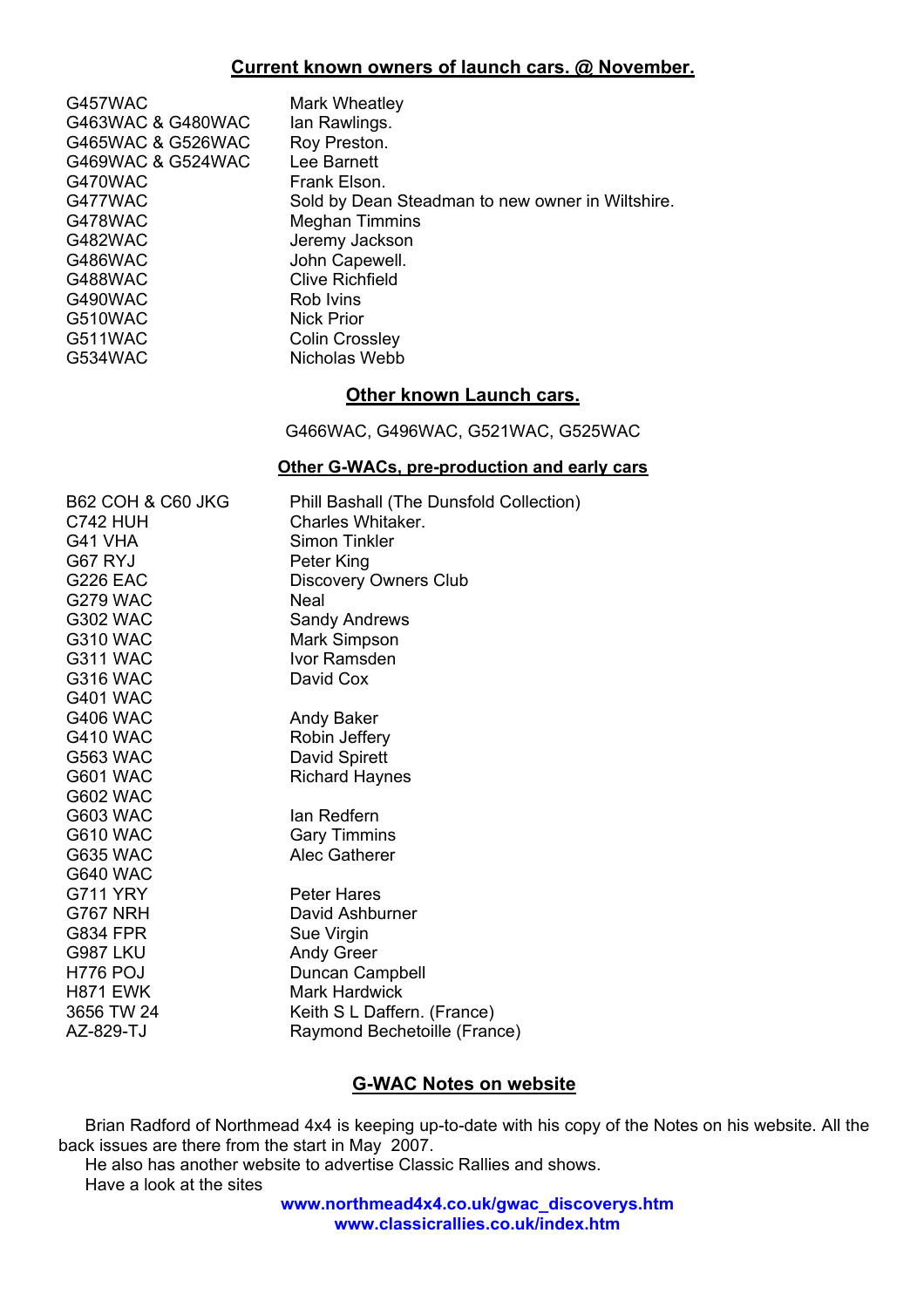# **A Vauxhall Astra joins my fleet and 534**

The latest addition to my fleet of old cars is this Vauxhall Astra mark 2, 1.4L built at Ellesmere Port in the summer of 1991. It is one of the last of these 1980's style Astra's, registered 1st August and it has remained with its first owner until little ol' me got it!



Another top quality find from Ebay. I just **KNEW** it'd be as good as it is, quite obviously a cherished and very well looked after little car with just 37,000 miles on the clock (just under 2,000 miles per year on average for its entire happy 19 years!)

It recently had a complete new exhaust including down pipe and a cambelt, both done less than 1000 miles ago, it's MoT'd until July 2011 and taxed until then as well (90 quids worth of tax on it!). It drives jolly well and the only noticeable fault being a bit of clutch judder.

The car came with a full stamped up service history, it has an unused spare wheel and the rear tyres are the originals. It even has the supplying dealer's sticker (faded!) in the rear window and the supplying dealer's number plates and tax disc holder.



It's a real gem of a car and quite possibly the most original condition 19-year-old car I've seen in quite a while. I paid £840 for it; did I get a good deal or what?!! :-)

### **V8 for sale. A note from Max Morris to the Discovery Owners Club.**

I am writing to you as I have a G reg Discovery V8 1990 3 door that we have finally decided we must sell as it is not doing it any good sitting (400 odd miles in last 3 years)

It has had one owner from new and has covered just over 111,000 miles. Always been garaged and is in an amazing condition and completely original, the only items replaced have been exhaust, brake pads etc.

In view of this we would like it to go to an enthusiast, not be turned in to an offroad trialler.

If you have in your membership a member who is interested in seeing the vehicle I ask that you pass my details to them. I can be contacted via email, tacr2man@yahoo.com.au or at any time via my phone 07788 906914

We are located near J10, M40. I was unable to post on your forum as I am not a member, TYIA of your best attention.

Max Morris

# **1989-1990 registered Discoverys at Plymouth last month.**

Nine cars with the registration prefix "G" were on show at the gathering last month, six are already known to me but I still have to contact the other three owners that unfortunately I did not manage to speak to.

If you know who these enthusiasts are, please ask them to get in touch with me and perhaps I can get them to write a few words about their cars.

Cars that I know are: -

| G67 RYJ                           | Peter King                   |
|-----------------------------------|------------------------------|
| <b>G226 EAC</b>                   | <b>Discovery Owners Club</b> |
| <b>G469 WAC</b>                   | Lee Barnett                  |
| <b>G526 WAC</b>                   | Roy Preston (me)             |
| <b>G635 WAC</b>                   | Alec and Barbara Gatherer    |
| G834 FPR,                         | Sue and Andy Virgin          |
| People I would like to contact: - |                              |
| G <sub>2</sub> KRT                | Owner not known              |
| <b>G757 SGX</b>                   | Paul Bishop                  |
| <b>G892 VPM</b>                   | M E Hall                     |
|                                   |                              |